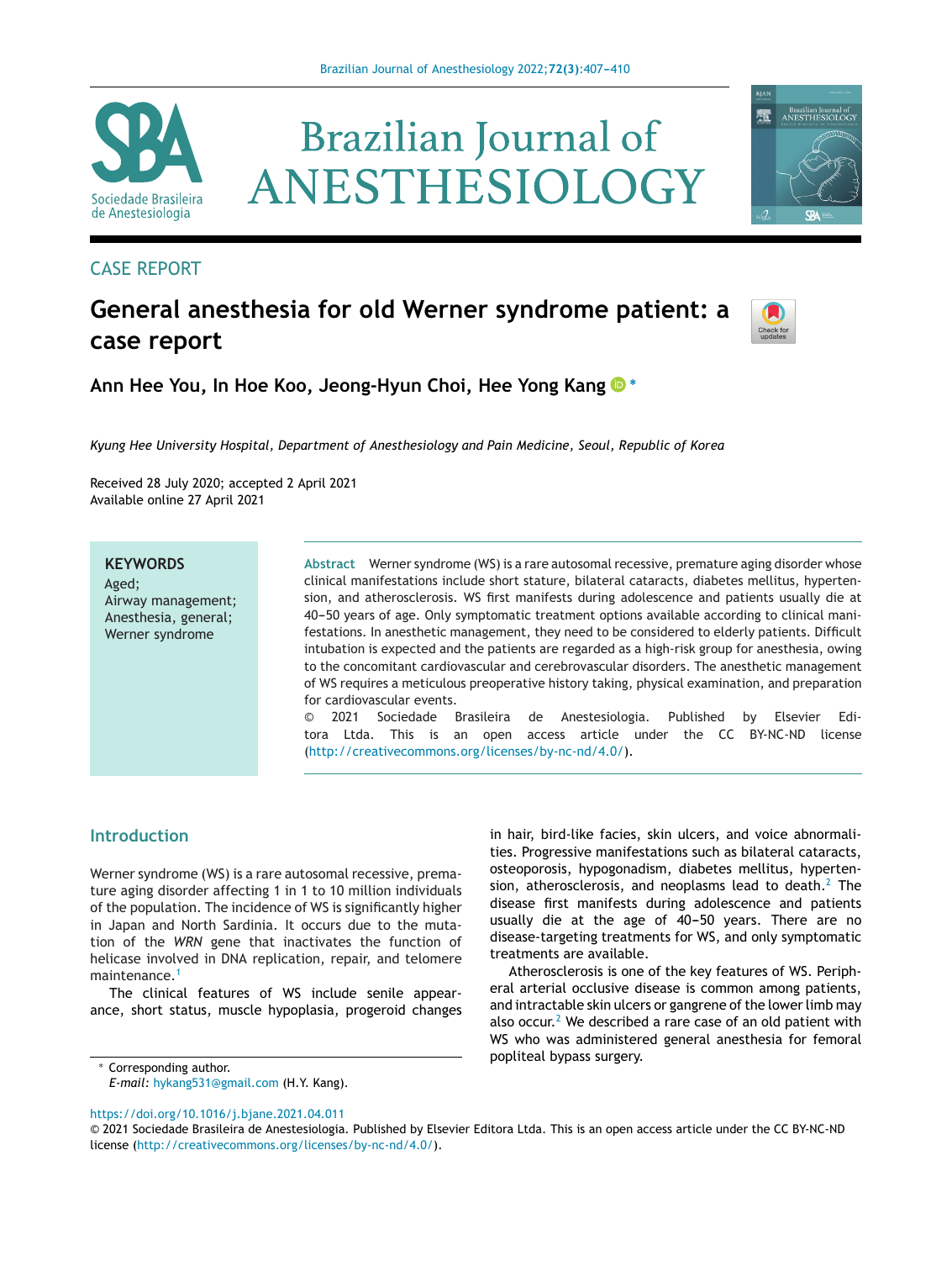#### **Case presentation**

The patient provided written consent for the publication of this case report. The study was conducted in accordance with the Declaration of Helsinki, and the protocol was approved by the ethics committee of Kyung Hee University Hospital (ethics code:2020-07-007, approval date: 2020.07.03).

A 65-year-old man diagnosed with WS was scheduled for femoral popliteal bypass surgery. The patient had an intractable skin ulcer with claudication due to peripheral arterial occlusive disease, and the vascular surgeon decided on surgical intervention.

The patient met all the cardinal signs and symptoms of WS. $<sup>2</sup>$  $<sup>2</sup>$  $<sup>2</sup>$  He was 152 cm tall and weighed 38 kg.</sup> He had been prescribed aspirin, candesartan, trimetazidine, alogliptin, glimepiride, rosuvastatin, ezetimibe, sarpogrelate, limaprost, thioctic acid, and oxycodone for hypertension, stable angina, diabetes mellitus, cerebral infarction, and pain from calcific tendinitis of both Achilles tendon and right elbow. He underwent cataract surgery for both eyes under local anesthesia in his thirties, and completely lost his hair in his forties.

Physical examination revealed that the patient had a pinched face with small chin and sparse pubic hair. The patient's voice was high pitched and he stated that he had a ''feminine'' voice since childhood. The patient's American Society of Anesthesiologists (ASA) physical status was III.

We decided to administer general anesthesia after a cautious review of the patient. Regional anesthesia was excluded because his prothrombin time was prolonged (15.2 s) and activated partial thromboplastin time was 53.5 s. Intraoperative heparin use and possibility of a prolonged operation duration led us to select general anesthesia for the procedure.

We identified that the patient had severe limitations in flexion and extension of neck during the airway assessment. In addition to the poor dentation and relatively small chin, the thyromental distance was 5 cm, and his mouth opening was restricted to 2 fingers' distance [\(Fig.](#page-2-0) 1). The Mallampati grade was III. Right vocal cord paralysis was observed by an otolaryngologist [\(Fig.](#page-2-0) 2). We predicted difficulty in intubation and prepared a McGrath Mac videolaryngoscope (Covidien France SAS, Paris, France) with endotracheal tubes of various sizes. Moreover, an airway emergency cart was prepared, including a fiberoptic bronchoscope, before the patient was brought to the operating room.

Noninvasive blood pressure, heart rate, electrocardiography, oxygen saturation, bispectral index, and train-of-four (TOF) monitoring was performed during the entire duration of anesthesia. His blood pressure, heart rate, and peripheral oxygen saturation were 173/83 mmHg, 118 beats per min, and 100%, respectively, on arrival at the operating room. He was premedicated with glycopyrrolate 0.2 mg and preoxygenated with 100% oxygen for 5 minutes. We used propofol 60 mg and remifentanil 1  $\mu$ g.kg<sup>-1</sup>.min<sup>-1</sup> for anesthesia induction. TOF monitoring was performed at 15-seconds intervals by using the right ulnar nerve. After checking that the patient had attained a state of unconsciousness, manual ventilation was initiated with sevoflurane 2.5%, and rocuronium 40 mg was injected. The difficulty in mask ventilation was relieved by intraoral airway placement and the twohanded technique. Intubation was performed successfully with an endotracheal tube with an internal diameter of 7.0 mm using a videolaryngoscope, taking great care to avoid further damage to the already paralyzed vocal cord. Subsequently, continuous arterial pressure monitoring was performed through the left radial artery, and a central line was inserted into the right internal jugular vein under ultrasound guidance.

The heart rate decreased as the surgery progressed and was maintained within the range of 70 to 90 beats per min. The blood pressure was stabilized during the surgery using phenylephrine 0.5–1.51  $\mu$ g.kg<sup>-1</sup>.min<sup>-1</sup> and remifentanil  $0.25$ – $0.5 \,\mu$ g.kg<sup>-1</sup>.min<sup>-1</sup>. An infusion of 500 mL of volulyte and 1000 mL of plasma solution and transfusion of 2 units of red blood cells were performed. We maintained sevoflurane at a minimum alveolar concentration of 1.0, considering that the body is older than the chronological age. The depth of anesthesia was maintained properly between 35 and 50 bispectral index values during surgery, without significant changes on electroencephalography. The total anesthesia time was 5 hours and 15 minutes.

Concerned about respiratory depression, we did not use any other analgesics except fentanyl in intravenous patient-controlled analgesia (IV-PCA) for postoperative pain control. The IV-PCA regimen consisted of fentanyl 500  $\mu$ g and ramosetron 0.6 mg and was programmed to deliver 2 mL.h-1 as a background infusion, a demand volume of 0.5 mL, and a lock-out interval of 15 minutes with a total volume of 100 mL.

After surgery, post-tetanic count of 2 was checked, and muscle relaxation was reversed by sugammadex 150 mg  $(4 \text{ mg} \cdot \text{kg}^{-1})$ . Extubation was performed after confirming a TOF ratio of 0.9 and spontaneous ventilation. However, his drowsiness persisted. He did not respond to light stimuli but only to painful stimuli. The bispectral index remained between 70 and 80. He was transferred to the intensive care unit (ICU) for monitoring of consciousness and vital signs. He became alert within 12 hours and was transferred to the general ward in 2 days. As staying in ICU, only a single dose of meperidine 25 mg was administered intravenously except IV-PCA for postoperative pain, and the pain was managed under 3 points in numerical rating scale. The patient was referred to a physiatrist for rehabilitation due to the risk of aspiration due to vocal cord paralysis. He was discharged from the center 14 days after surgery without any complications.

#### **Discussion**

WS is a rare autosomal recessive disease caused by lossof functions mutations in the *WRN* gene that impair DNA replication, repair, and telomere maintenance.<sup>[1](#page-3-0)</sup> It is also known as adult progeria because the symptoms start in early adolescence, which is considerably late compared to Hutchinson-Gliford progeria syndrome. The average lifespan ranges from 30 to 54.3 years. The main causes of death include myocardial infarction and malignancy, and there are no specific treatments that target the syndrome itself.

Our patient was fairly old considering the average lifespan of patients with WS. Recently, treatment with HMG-CoA reductase inhibitors (statins) and peroxisome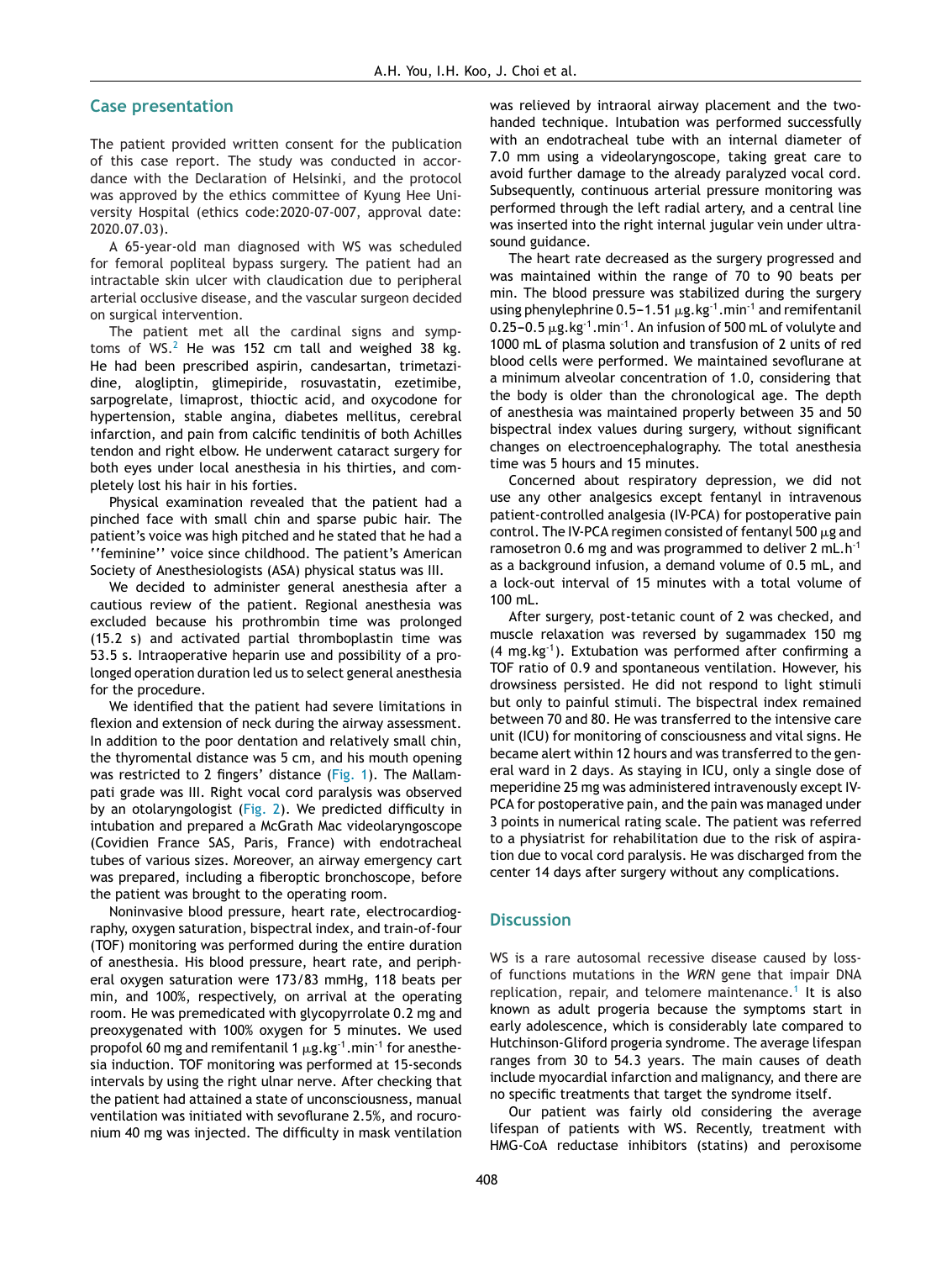<span id="page-2-0"></span>

**Fig. 1** Patient airway assessment before anesthesia in neutral position (A) and neck extension (B).



**Fig. 2** Fiberoptic view of vocal cord before surgery. Closed (A) and open (B).

proliferator-activated receptor gamma agonists (pioglitazone) has prolonged the lifespan of these patients, by stabilizing the telomeres and preventing apoptosis.<sup>[3](#page-3-0)</sup> These treatments prevent cellular dysfunction and delay fatal outcomes. Early diagnosis and administration of these drugs could aid in improving the quality of life and prolong the lifespan in patients with WS, despite the availability of only symptomatic treatment options according to the clinical manifestations.

The anesthetic management of patients with WS is challenging because of the possibility of a difficult airway and comorbidities that may cause complications during anesthesia and surgery. There are few studies and case reports on anesthesia in WS due to the rarity of the syndrome itself. Regional anesthesia or local anesthesia should be primarily considered if the patient does not have any coagulation disorders owing to the risk of managing a difficult airway.

However, the anesthesiologists chose general anesthesia for this patient after considering the preoperative medication, prolonged operation, intraoperative heparin use, and patient compliance. It is vital for the operators to be prepared for dealing with a difficult airway and cardiovascular compromise during anesthesia. The small mouth, poor dentition, mandibular hypoplasia, maxillary hypoplasia, and craniofacial abnormalities make intubation challenging, and it is essential to evaluate the patient's airway prior to surgery. Awake bronchoscopic intubation should be considered, and a difficult airway cart should be ready with the patient's arrival into the operating room. Small face masks and laryngeal mask airway might be required, because the patient's body is relatively small, and it is natural that a small endotracheal tube be used for intubation.

The accompanying comorbidities should be assessed meticulously before surgery. In addition to obtaining the medical history, a multidisciplinary approach, including a molecular biological assessment, is necessary. Patients with WS are considered to be at a high risk for myocardial infarction, cerebral infarction, and hemorrhage caused by atherosclerosis. Continuous arterial pressure monitoring is recommended along with preparation for extensive cardiovascular events.